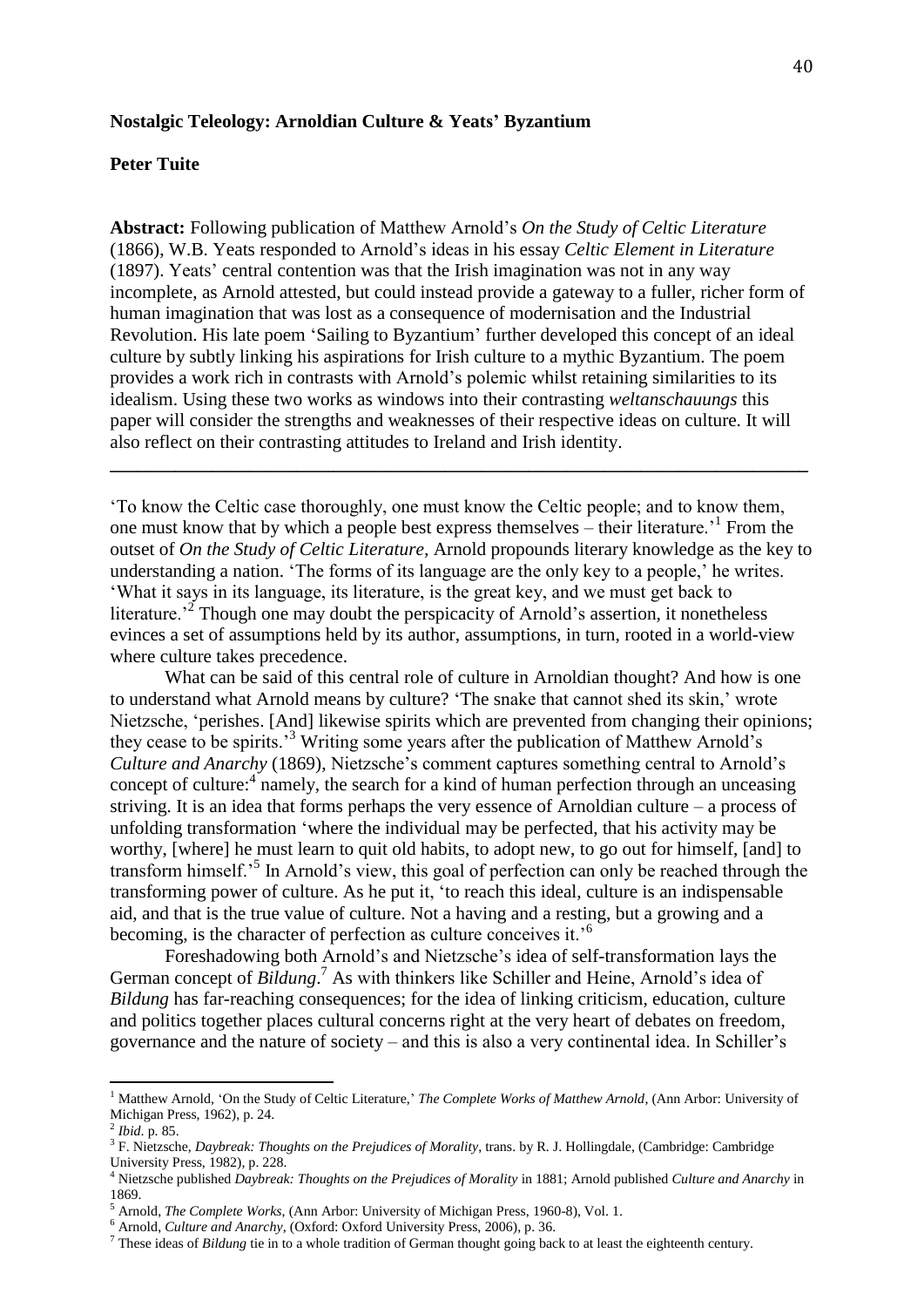*Letters on the Aesthetic Education of Man* (1794) for instance, there is a preoccupation with establishing a preeminent æsthetic education in order to create what he calls a rational political state. Surrounded by the turmoil of late eighteenth century Europe, Schiller concerned himself with 'that most perfect of all the works to be achieved by the art of man: the construction of true political freedom.'<sup>8</sup> The rational state is thus, for Schiller, an expression of an inner unified whole and this inner whole is in turn only properly achieved through *Bildung*. Though undoubtedly different in literary form, tenor and context, Schiller's concepts bear distinct resemblances to those found in Arnoldian culture: where Schiller speaks of beauty, Arnold speaks of Sweetness; where Schiller speaks of fragmentation, Arnold speaks of self-interest; what Schiller calls the aesthetic ideal, Arnold calls perfection. If literature is reflective of the inner life, which, in turn is reflective of the political state, Arnold's focus on Irish literature as the key to understanding Ireland is therefore not without foundation.

However, Arnold's linkages to German thought do not stop there. As Stone writes, 'in Heine [too], Arnold found an intellectual and literary model … connecting past and present with the future.<sup>'9</sup> Arnold's distinction between the Hellenistic and the Hebraic was undoubtedly inspired by Heine.<sup>10</sup> For Heine, most of the history of western civilisation was characterised by an oscillation between these two tendencies and it is these very ideas which Arnold seizes upon to build into one of the cornerstones of his thinking on culture. As with Schiller, Heine too connects what is an outlook on life with firm political consequences and central to the thinking of all three – Heine, Schiller and Arnold – is the idea of *Bildung*.<sup>11</sup> It is therefore only through a transformation of the self by means of art and education, a continual expansion of one's outlook, that the forces of philistinism can be overcome. Only then can politics and society be changed for the better. Arnoldian culture is therefore at once personal and political, ancient and modern. It contains what Behler elsewhere terms a kind of 'nostalgic teleology'; that is, where an idealised image of Ancient Greece supports a critique of a problematic present – a present which might nonetheless be overcome through some final, future chimerical stage of history – and Behler's term thus illustrates something of the Janus-like character of such enterprises.<sup>12</sup> Arnold's consideration of literature from Ireland's past is for him a key step in grappling with its futurity.

Though the word 'culture' is rich with meaning, for Arnold its manifold resonances are actually not his principal concern; rather it is through culture's actions and effects – in short, its content as he defines it – which most interests him.<sup>13</sup> In Arnold's view, culture is therefore something which (though acquired in different ways) has as a destination, our inner selves. It is from our inner self that our outward actions originate. As such, culture's province is both the public and the private sphere of human experience – spheres which hold great consequences for the individual and the society which he inhabits. Outwardly, 'culture may with advantage continue to uphold steadily its ideal of human perfection; [but] that this is [nonetheless] an inward spiritual activity, having for its characters increased sweetness, increased light, increased life, increased sympathy.'<sup>14</sup>

As Arnold's cultural and educational agenda is inextricably tied in with the political and societal health of the nation as a whole, what can one ascertain of his particular political views? Moreover, how do those views sit with his ideas on culture and perfection, and the problems of both in relation to Ireland? Arnold's engagement with the problem of Irish independence within the British Empire, presents an interesting answer to this problem which

 $\overline{\phantom{a}}$ 

<sup>8</sup> F. Schiller, *On the Aesthetic Education of Man in a Series of Letters*, ed. and trans. by E.M. Wilkinson and L.A. Willoughby, (Oxford: Oxford University Press, 1967), p. 7.

<sup>9</sup> Donald D. Stone, 'Matthew Arnold and the Pragmatics of Hellenism,' *Poetics Today*, Vol. 19 No. 2, (1998), p. 188. <sup>10</sup> See H. Heine, *Ludwig Borne*: A Memorial, trans. by Jeffrey L. Sammons, (Rochester: Camden House, 2006).

<sup>11</sup> Donald D. Stone, 'Matthew Arnold and the Pragmatics of Hellenism,' *Poetics Today*, Vol. 19 No. 2, (1998), p. 181.

<sup>12</sup> C. Behler, *Nostalgic Teleology: Friedrich Schiller and the Schemata of Aesthetic Humanism*, (Bern & New York: Peter Lang, 1995), p. 2.

<sup>13</sup> *Ibid*. p. 120.

<sup>14</sup> *Ibid*. p. 48.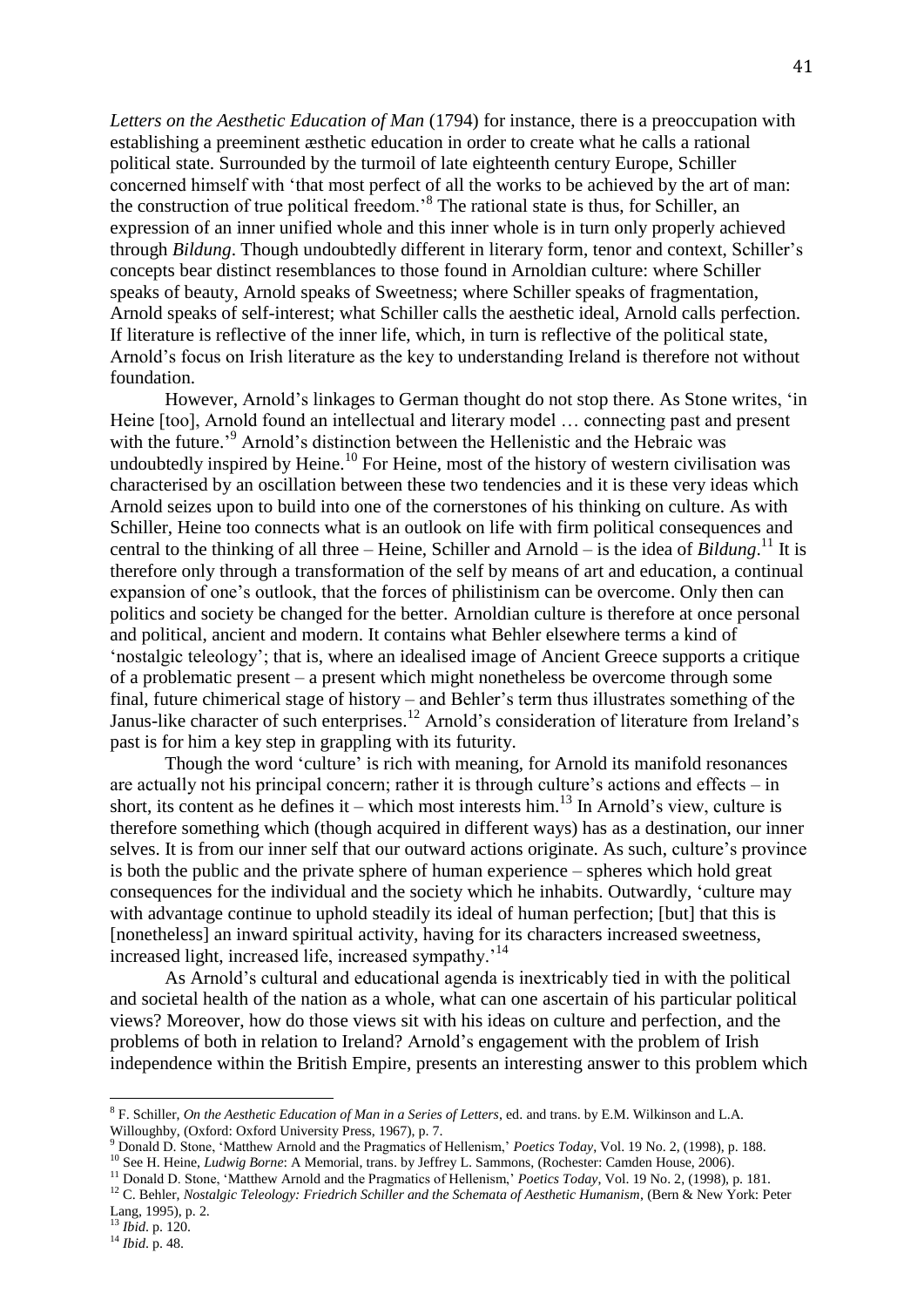was really both cultural *and* political. Between the unprecedented actions of the Fenians and the anxious conservatism of the Establishment, attempts were made to find a middle ground of reform to the problem of Irish Autonomy. For Irish Nationalists however, this was unacceptable. As William Harcourt puts it, 'the *via media* of conciliation [was] impossible [as] there was no alternative between separation and coercion.'<sup>15</sup> Arnold, an opponent of Irish Home Rule, sought, however, precisely such a *via media* and this is especially apparent in his book, *On the Study of Celtic Literature*. Here, Arnold's solution for the governance of Ireland is, as David Lloyd stipulates, 'an eschewal of specifically political solutions and an appeal instead to the harmonisation and mediating power of culture.'<sup>16</sup> In short, Arnold attempts to transcend politics by using culture to produce political effects. His argument is a curious concoction of on the one hand admirable idealism and on the other lamentable prejudicial stereotyping. Nonetheless, it illustrates much in terms of his vision for the Empire and indeed the world generally in how culture might be used to deal with conflicting values and solve complicated political problems.

For Arnold, the idea of difference is a great problem as it is tied in directly to the Schiller-like fragmentation of society as a whole.<sup>17</sup> Depending heavily on ethnic oppositions, Arnold's first step is to identify certain essential characteristics allegedly inherent in the Celts and the English. Whereas the latter are characterised as practical, if somewhat dull and lacking in imagination, the former are 'half barbarous' and 'ineffectual in politics' though impressively 'sentimental'. <sup>18</sup> Arnold's agenda is ultimately one of growth and expansion and he argues, therefore, that despite their fundamental differences in character, the Celts and the English have 'beyond perhaps any other nation, a thousand latent springs of possible sympathy with them.<sup>19</sup> He thus proposes that the Celts assimilate more into the Empire becoming more English-like in character, and similarly, that the English become more Celtlike. In sum, he advocates a kind of melting pot, in which each essence benefits from its opposing other. Arnold's key assumption throughout is that the Empire will continue on unabated, with Westminster remaining the seat of centralised political power. The resulting people of this mixed cultural heritage would only then be capable of producing a culture of imaginative reason, a term which he uses in *Culture and Anarchy* to describe the essence of the cultivated disposition.<sup>20</sup> As Lloyd puts it, 'an æsthetic notion of the telos of historical evolution thus governs Arnold's ethnography insofar as it is directed from the start towards the production of such a state of culture.<sup> $21$ </sup>

Yet, how pragmatic was such a proposal and more pertinently, how effective? Although many aspects of Arnold's study of Celtic Literature were later discredited especially following Irish Independence, it illustrates something important in Arnold's thinking of the relationship between culture, values and politics. Nonetheless, despite its obvious shortcomings, it is also clear, that Arnold's key enemy is not one race or another, but rather provincialism and fragmentation. In his view, these are simply emblematic of a narrowness of mind, an anti-cosmopolitanism which stifles growth and prevents the proper flourishing of culture and perfection. The Irish problem is thus, for Arnold, a primarily cultural and educational one. It is about a myopic nationalism which prevents a proper world embrace of knowledge and experience.

 $\overline{\phantom{a}}$ 

<sup>15</sup> Letter of William Harcourt: Quoted in William Robbins, 'Matthew Arnold and Ireland,' *University of Toronto Quarterly*, Vol. 17, No. 1, (1947), p. 61.

<sup>16</sup> David Lloyd, 'Arnold, Ferguson, Schiller: Aesthetic Culture and the Politics of Aesthetics,' *Cultural Critique*, (1985-86), p. 141.

<sup>17</sup> F. Schiller, *On the Aesthetic Education of Man in a Series of Letters*, ed. and trans. by E.M. Wilkinson and L.A. Willoughby, (Oxford: Clarendon Press, 1967).

<sup>&</sup>lt;sup>18</sup> Arnold, 'On the Study of Celtic Literature,' *The Complete Prose Works of Matthew Arnold*, (Ann Arbor: University of Michigan Press, 1962), p. 392.

<sup>19</sup> *Ibid*. p. 395.

<sup>20</sup> Arnold, *Culture and Anarchy*, (Oxford: Oxford University Press, 2006), Chapters II-III.

<sup>21</sup> David Lloyd, 'Arnold, Ferguson, Schiller: Aesthetic Culture and the Politics of Aesthetics,' *Cultural Critique*, (1985-86), p. 148.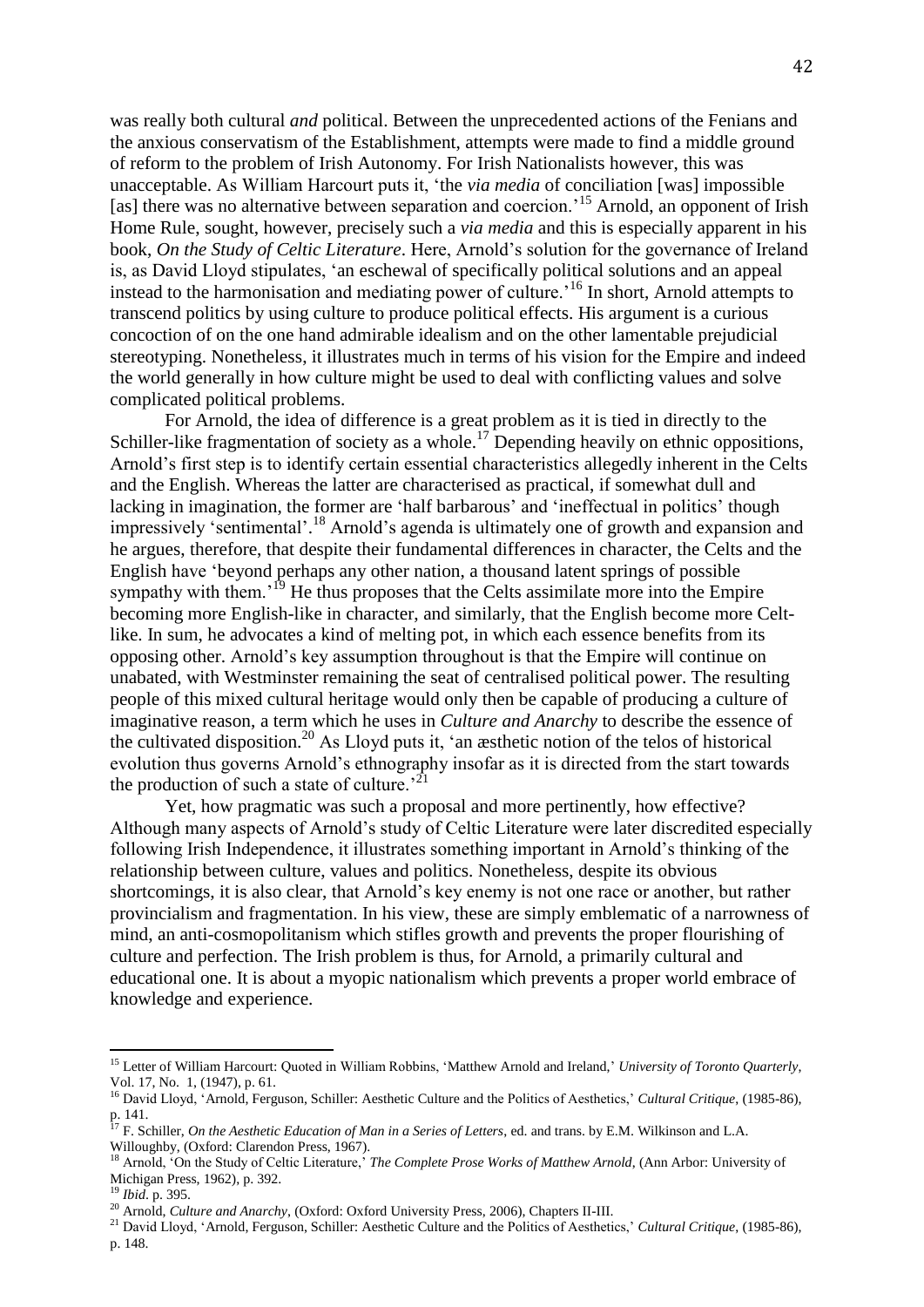Interestingly, what Arnold does not address is the issue of power and control. Rather, he assumes that when a people are long on the path to perfection, when they carry culture in their hearts, the issue of political power will naturally and peacefully take care of itself. It is a huge assumption to make and yet not without some foundation in that it assumes a high degree of rationality on behalf of the populace, echoing Schiller's rational state. On the other hand, that the Irish would rationally choose Westminster for the centre of political control seems to Arnold almost obvious, perhaps reflecting his own provincialism in this regard. However, Arnold's ideas on the problem of Irish Independence do highlight the idealism of his cultural agenda and it is in this very idealism that both its strengths and weaknesses lie.

Yeats clearly differs from Arnold in his estimation of Ireland's cultural character, yet shares aspects of his idealism. He too believes that ancient literature is the key to understanding a nation, but he also believes in its revivifying capabilities. 'Literature dwindles to a mere chronicle of circumstance […] unless it is constantly flooded with the passions and beliefs of ancient times,' he writes, 'and of all the passions and beliefs of ancient times […] the Celtic alone has been for centuries close to the main river of European Literature. It has again and again brought the vivifying spirit of excess into the arts of Europe.'<sup>22</sup> Responding directly to Arnold in his essay *Celtic Element in Literature*, Yeats likens literature to religion, as it possesses the same kind of power and ability to both reflect and change a culture. 'The arts […] have become religious, and are seeking […] to create a sacred book. They must, as religious thought has always done, utter themselves through legend. $23$ 

As with Arnold, Yeats' aspirations for the future are fuelled by a vision of the past, another instance of nostalgic teleology. But whereas Arnold situates his utopic vision in a balance between the ancient Hellenic and Hebraic cultures, Yeats looks to the city of Byzantium before its ignominious fall in 1453. Yeats' linking of an ancient literature to a whole way of life strongly emerges through his engagement with Byzantine culture. For Yeats, Byzantium and its culture served as a model not only for artistic expression, but for society itself; a society unified through its religious, artistic and political life.

In this respect, Yeats was heavily indebted to Morris, who saw Byzantinism as having the capacity to absorb other traditions – something Classicism was incapable of achieving as it sought to be distinct and dominant over its environment.<sup>24</sup> Morris built a kind of East meets West theory of Art where the East stood for colour, intricate design and mystery, and the West for discipline, structure and what he called natural fact. Byzantine Art was, in Morris' view, a combination of the two: it was the unification between two visions of the world.<sup>25</sup> Morris was convinced that the fragmentation and separation of Art and religion from daily life really began in fourteenth century Europe and culminated in the modern problems of alienation and soullessness. Byzantium was therefore a kind of utopia where there was a unity between the spiritual, cultural and daily life of the city and its art, simply a natural, spontaneous expression of this state of affairs. For Yeats, therefore, Byzantium was much more than simply a place to escape to; it was bound up with his vision for an ideal, future world.

In addition to this, Yeats longed for a land where a popular art (similar to the one he imagined Byzantine artists once enjoyed) evolved and flourished. As he observed in 1930 (the same year he wrote the poem 'Byzantium'), 'I wished through the drama, through a commingling of verse and dance, through singing that was also speech, through what I called

 $\overline{\phantom{a}}$ 

<sup>&</sup>lt;sup>22</sup> Yeats, 'Celtic Element in Literature,' *The Collected Works of W.B. Yeats*, eds Richard J Finneran and Edward Bornstein, Vol. IV, (New York: Scribner, 2007), Section IV.

<sup>23</sup> *Ibid*. Section IV.

 $24$  This is not to suggest or prove that Josef Strzygowski (who propounded a similar idea and was also an influence on Yeats) was himself directly influenced by William Morris' writings; though it is, of course, eminently possible this may have been the case.

<sup>25</sup> There are of course interesting implications here when considering Morris' views in light of Edward Said's *Orientalism* – where the East, for example, is often portrayed as passive, colourful, mysterious and absorbing, as opposed to the West which is forthright, assertive and dominant.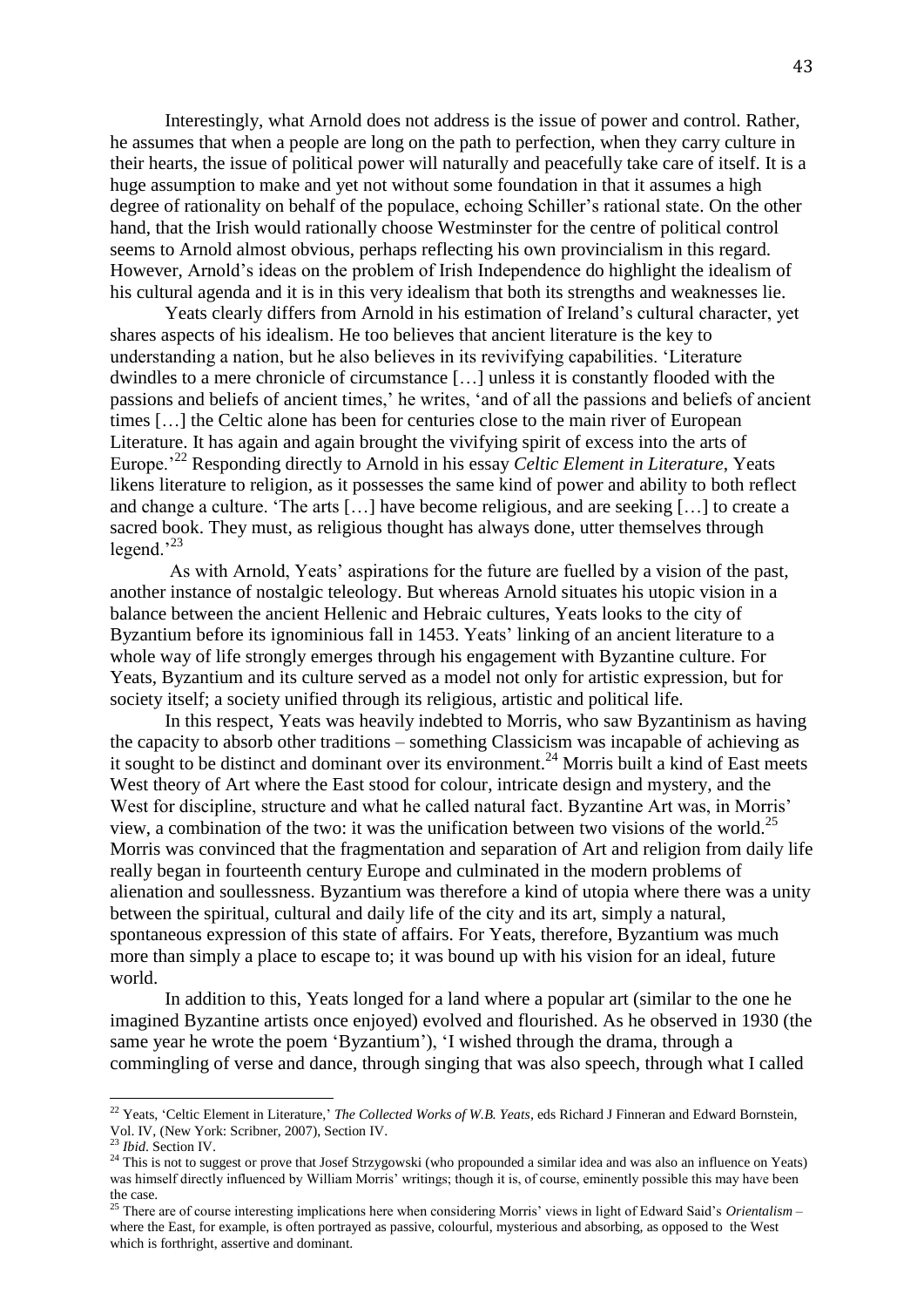the applied arts of literature, to plunge it back into social life.<sup>26</sup> He quite consciously cited the ancient sagas of Ireland as examples of the kind of popular art he had in mind; a popular art connected to the spiritual and cultural life of the nation and which echoed the achievements of the Byzantine artists.<sup>27</sup> It was, as he put it, a literature that 'never ceased to be folklore even when it was recited in the courts of kings.<sup>528</sup> As such, Yeats' ideas on Byzantium were inextricably bound up with aspirations for Ireland and a possible futurity under the right leadership.

It is clear that Yeats conceived of an 'Irishness' at once both idealistic and yet somehow resistant to the utilitarianism and empiricism that were such hallmarks of the modern industrialised world. Like Arnold, Yeats was highly critical of the society in which he lived. However, unlike Arnold, Yeats saw in Ireland a special, mysterious place which had, at that time, yet to undergo the enormous transformations that had engulfed Western Europe. It was a place that had largely skipped the industrial revolution and its philosophical accoutrements and had retained, therefore, something of its ancient character; a place unspoilt and un-ravaged by the modern capitalist project. Part of the attraction to Byzantium therefore, was that it presented a unique model for the kind of place Ireland could become, an alternate route to the evident disasters of industrialisation.

These attitudes to Byzantium are evident in the first draft of his poem 'Sailing to Byzantium'. The original title for this first draft was 'Toward Byzantium'. Here Yeats emphasizes his personal voyage to the ancient city. According to William Empson, Stallworthy argues that the poem had its genesis in a page of personal reflections written earlier that year; reflections that are very intimate in tone.<sup>29</sup> Indeed the tone in the first draft is undoubtedly private and confessional. It is only in the second draft that Yeats attempts to introduce greater distance between his own personal thoughts and feelings on Byzantium and the reader. In this second draft, Yeats invents and introduces the character of Tieg, who in a sense stands in place of Yeats and thereby brings some necessary distance. Tieg is some medieval, probably Irish poet, making this trip from Ireland to Byzantium, and thereby echoing some of Ireland's history as a place of saints and scholars during the pre-medieval and early medieval period. It also echoes the links (political as well as personal) Yeats saw between Ireland and Byzantium. Yeats' second draft duly emphasizes these ancient qualities of Byzantium and speaks in a more generalised way about the city.<sup>30</sup> Despite these changes, however, he was still somehow unhappy with this version. In the third and final draft he decided to revert back to the poet as originally envisaged. However, in this final draft, Yeats finds a balance between the intimate, confessional note of the first and the more distant, generalised, antique note of the second. In some respects, this is what gives the poem its shimmering tension between the æsthetic opposites described earlier. It is personal, yet impersonal, modern, yet ancient, specific, yet general.

It is important to distinguish the poetic idealised vision of Yeats' poem from the more explicitly practical agenda of Arnold's essay. Both operate within different forms and therefore manifest their ideas in different ways: where Yeats poeticises, Arnold polemicises. Yet, both are also expressions of *weltanschauungs* deeply held by their authors. Indeed both, despite their differences, carry the sheer force of these convictions and evince powerful idealistic aspirations.

Though Yeats would neither agree with Arnold on his commingling of ethnic essences nor on the practical issues surrounding Irish Independence, it is nonetheless likely he would endorse Arnold's idea of *Bildung* and the evolution of the self. For Arnold, the principal goal

 $\overline{a}$ 

<sup>26</sup> W.B. Yeats, *Explorations*, (New York: Macmillan, 1962), p.300.

<sup>27</sup> T. McAlindon, 'The Idea of Byzantium in William Morris and W.B. Yeats,' *Modern Philology*, Vol. 64, No. 4, (1967), pp. 309-11.

<sup>28</sup> W.B. Yeats, *Explorations*, (New York: Macmillan, 1962), p. 5.

<sup>29</sup> William Empson, 'Yeats and Byzantium,' *Grand Street*, Vol.1, (1982), pp. 67-95.

<sup>&</sup>lt;sup>30</sup> A.N. Jeffares similarly traces the evolution of Yeats' drafts for 'Sailing to Byzantium' in his article, 'The Byzantine Poems of Yeats*,*' *The Review of English Studies*, (1946).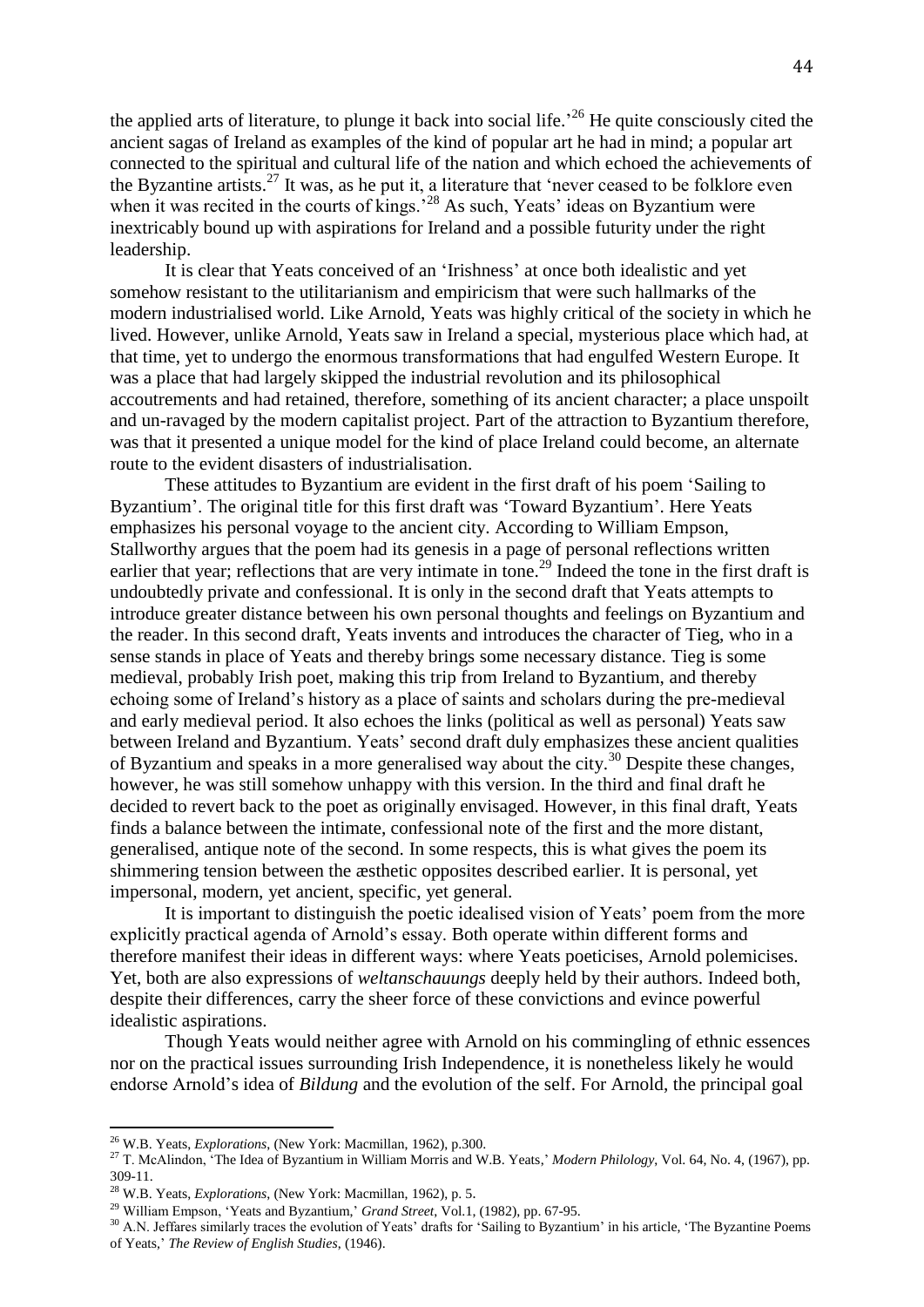of culture was the perfection of the human being and therefore, of human society. Though one could charge Arnold with elitism and intellectual snobbery, it is important to bear in mind that the whole project of Arnoldian Culture was ultimately meant as a project for everyone. In this way, and others, Arnold differs radically from a thinker like Nietzsche (who saw high culture as something only for the few). Arnoldian culture is actually closer to Yeats and his ideas on 'Popular Art' and on Irish Culture as a place where everyone can therefore meaningfully participate in the highest of artistic endeavours. As Arnold wrote, 'one's business in life was, first, to perfect oneself by all the means in one's power, and, secondly, to try and create in the world around one an aristocracy, the most numerous that one possibly could, of talents and characters.'<sup>31</sup> Arnold's goal is thus the achievement of an ideal state, where a synthesis between his many, often seemingly incongruous elements can take place: a place not too dissimilar in fact to Yeats' Byzantium; a kind of democracy of aristocrats, or rather, an aristocracy of democrats.

In conclusion, what is most concinnous between Yeats' Byzantium and Arnold's place of culture is the impossibility of their realisation. Where Arnold hopes for a kind Empire made up of Indo-European people dedicated to a culture of *Bildung*, Yeats hopes for a mythlike semi-historical place which can serve as both an answer to the post-industrialised world as well as to Ireland's future. It seems clear from these two texts that neither is terribly concerned with the practical problems of day-to-day politics nor of proffering any kind of realistic solutions for Ireland, Irish Culture or Irish nation-hood within the British Empire. In this way, both Arnold and Yeats are really cultural idealists. Though their ideas on Irishness differ, their central belief in the power of culture to solve all political problems are strikingly similar, echoing Schiller's sentiment that 'if man is ever to solve that problem of politics in practice, he will have to approach it through the problem of the æsthetic, because it is only through beauty that man makes his way to freedom.<sup>32</sup>

## **Bibliography**

l

#### **Primary Sources**

Arnold, Matthew, *The Complete Works,* Vol. 1, Ann Arbor: University of Michigan Press, 1960-68.

- *----- Culture and Anarchy*, Oxford: Oxford University Press, 2006.
- *----- On the Study of Celtic Literature*, Ann Arbor: University of Michigan Press, 1962.
- Schiller, Friedrich Von, *On the Aesthetic Education of Man in a Series of Letters*, ed. and Trans. by E.M. Wilkinson and L.A. Willoughby, Oxford: Clarendon Press, 1967.
- Yeats, W.B., 'Celtic Element in Literature', *The Collected Works of W.B. Yeats*, ed. Richard J Finneran and Edward Bornstein, Vol. IV, New York: Scribner, 2007.
- *----- Explorations,* New York: Macmillan, 1962.
- *----- The Tower*, London: Scribner, 1928.

<sup>31</sup> Arnold, *Culture and Anarchy*, (Oxford: Oxford University Press, 2006), p. 94.

<sup>&</sup>lt;sup>32</sup> F. Schiller, *On the Aesthetic Education of Man in a Series of Letters*, ed. and trans. by E.M. Wilkinson and L.A. Willoughby, (Oxford: Clarendon University Press, 1967), p. 9.